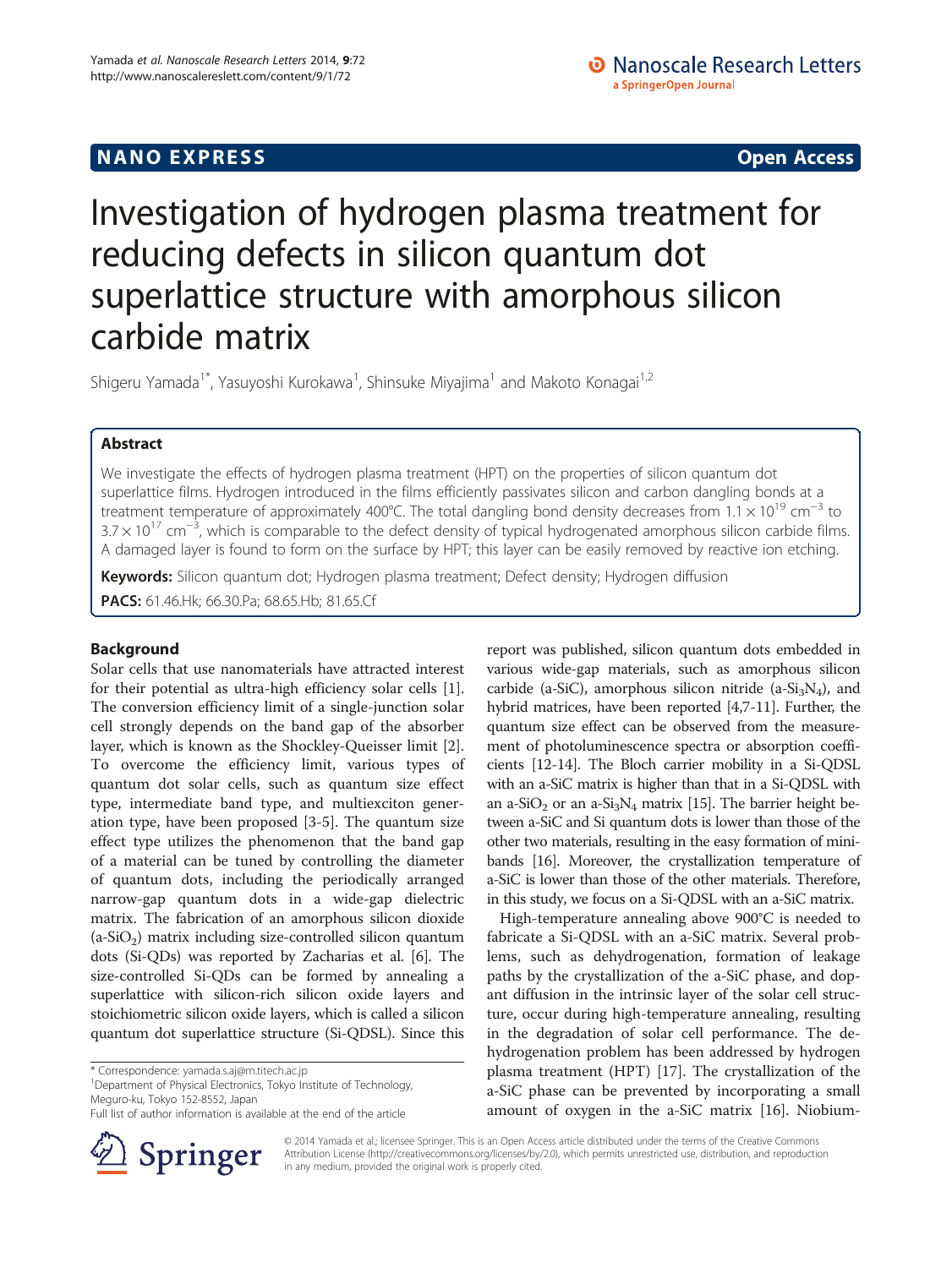<span id="page-1-0"></span>doped titanium dioxide (TiO<sub>2</sub>:Nb) can be used as a phosphorus (dopant) diffusion barrier layer for the Si-QDSL solar cell [\[18\]](#page-7-0). Using these techniques, an efficiency of 0.39% has been achieved in Si-QDSL solar cells fabricated on insulator substrates [\[19](#page-7-0)]. Some researchers have reported the electrical properties of silicon quantum dot solar cells [[20,21](#page-7-0)]. However, clear evidence of the contribution from Si-QDs has not yet been reported because of poor device quality. To improve device quality, the collection efficiency of the photogenerated carrier should be improved. For this purpose, further reduction of the defect density in the Si-QDSL layers and improvement of the p/i interface is significantly important.

In this study, the dependence of hydrogen concentration and defect density in Si-QDSL films on the process temperature of HPT was investigated. Diffusion coefficients of hydrogen in Si-QDSLs for several treatment temperatures were estimated by secondary ion mass spectrometry (SIMS). Hydrogen incorporation was also investigated by Raman scattering spectroscopy. In addition, spin densities were measured by electron spin resonance (ESR) spectroscopy, and the optimal temperature was explored. The influence of HPT on the surface of Si-QDSLs was also investigated. The surface morphologies of Si-QDSLs after HPT were measured by atomic force microscopy (AFM), and the thicknesses of the surface damaged layers were estimated by spectroscopic ellipsometry and cross-sectional transmission electron microscopy

(TEM). The etching of the surface damaged layer was performed by reactive ion etching (RIE) using a tetrafluoromethane and oxygen  $(CF_4 + O_2)$  gas mixture.

## Methods

Forty-period hydrogenated amorphous silicon oxycarbide with a silicon-rich composition (a- $Si<sub>0.56</sub>C<sub>0.32</sub>O<sub>0.12</sub>$ :H)/hydrogenated amorphous silicon oxycarbide (a- $Si<sub>0.40</sub>C<sub>0.35</sub>O<sub>0.25</sub>$ :H) superlattice was deposited on quartz substrates using very-high frequency plasma-enhanced chemical vapor deposition. The source gases were silane  $(SiH<sub>4</sub>)$ , monomethylsilane (MMS), hydrogen  $(H_2)$ , and carbon dioxide  $(CO_2)$ . The flow rates of MMS,  $H_2$ , and  $CO_2$  were fixed as 1.7, 47.5, and 0.4 sccm, respectively. SiH<sub>4</sub> was intermittently flowed during the deposition of silicon-rich layers. Plasma power density, plasma frequency, deposition temperature, deposition pressure, and electrode distance were 13 mW/ cm2 , 60 MHz, 193°C, 20 Pa, and 3 cm, respectively. The thicknesses of silicon-rich layers and stoichiometric layers were 5 and 2 nm, respectively. The films were thermally annealed at 900°C for 30 min under a forming gas  $(3\% H_2)$  $+ 97\%$  N<sub>2</sub>) atmosphere to form Si-QDs. Film thicknesses of post-annealed samples were 250 ± 10 nm.

After annealing, the samples were exposed to hydrogen plasma to terminate dangling bond defects accompanying hydrogen atoms in the Si-QDSL. The flow rate of  $H_2$ , plasma power density, plasma frequency, process pressure, and electrode distance were 200 sccm, 2.60

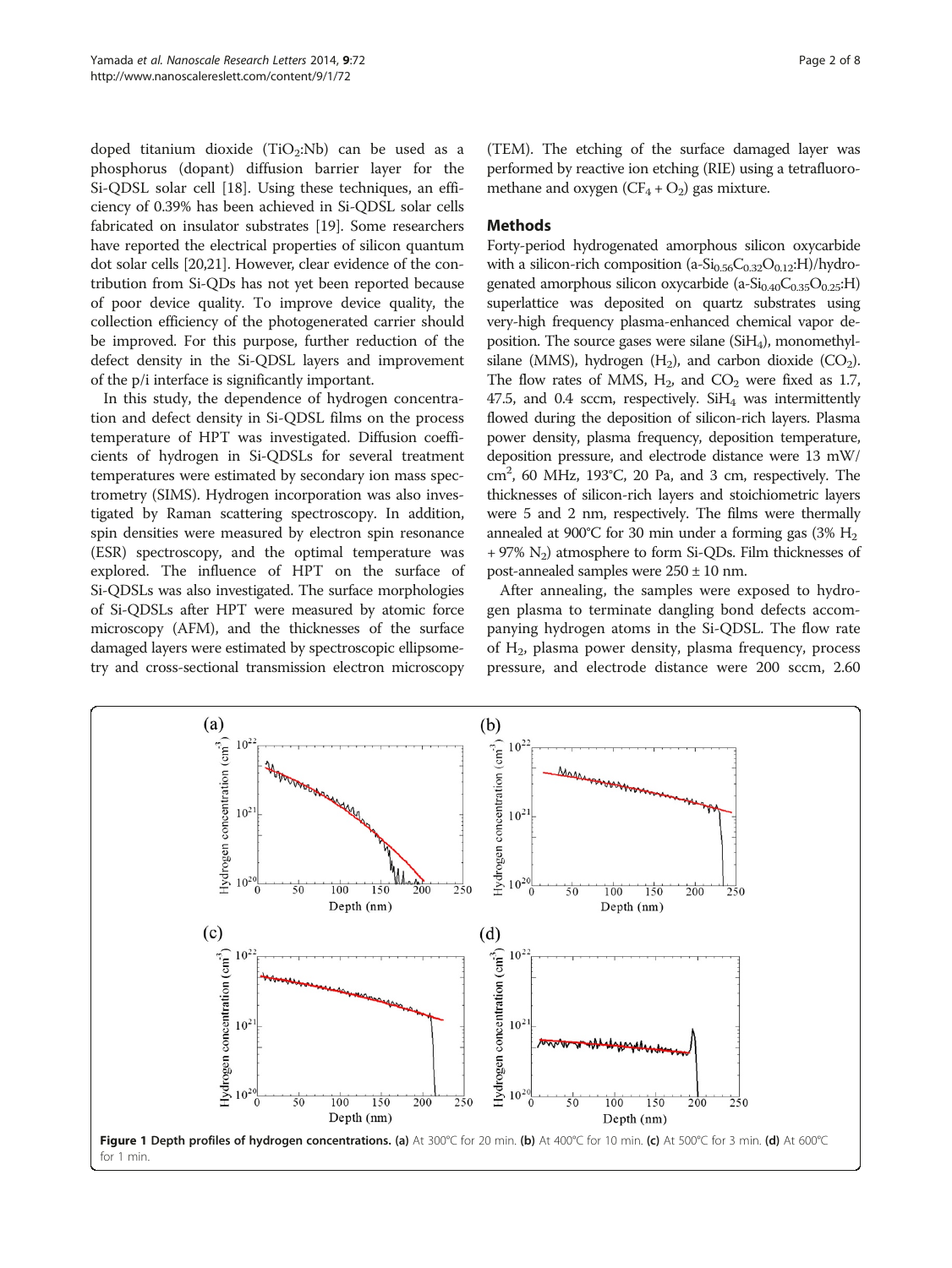<span id="page-2-0"></span>

W/cm<sup>2</sup> , 60 MHz, 600 Pa, and 3 cm, respectively. The treatment temperature was varied from 200°C to 600°C. To evaluate the hydrogen diffusion coefficient in the Si-QDSL, the samples were treated at 300°C for 20 min, 400°C for 10 min, 500°C for 3 min, and 600°C for 1 min. The depth profiles of the hydrogen concentration were measured by SIMS. In the measurements,  $Ce<sup>+</sup>$  ions were used to measure the hydrogen depth profiles. Also, the depth was calibrated by the etching rate of the Si-QDSL. Crystalline silicon was used as the standard sample to evaluate the hydrogen concentration. The accuracy of the hydrogen concentration by the SIMS measurement was  $\pm$  40%. In addition, for measurements of Raman scattering spectra and ESR, treatment temperature was varied from 200°C to 600°C and the treatment time was fixed at 60 min.

The thicknesses of surface damaged layers formed by 60-min HPT were estimated by spectroscopic ellipsometry and cross-sectional TEM. The surface morphologies of Si-QDSLs after a 60-min HPT were measured by AFM. The etching of the surface damaged layer was performed by RIE using  $CF_4 + O_2$  gas (4%  $O_2 + 96\% CF_4$ ). The gas flow rate, process pressure, and plasma power density were 10 sccm, 4 Pa, and 0.221 W/cm<sup>2</sup>, respectively. The

surface morphologies after etching were evaluated by AFM and spectroscopic ellipsometry.

#### Results and discussion

An average hydrogen concentration of  $8.2 \times 10^{22}$  cm<sup>-3</sup> was almost uniformly incorporated in the superlattice films before thermal annealing. After annealing at 900°C, the average hydrogen concentration decreased to 1.4 × 10<sup>20</sup> cm−<sup>3</sup> . After HPT, the hydrogen concentration

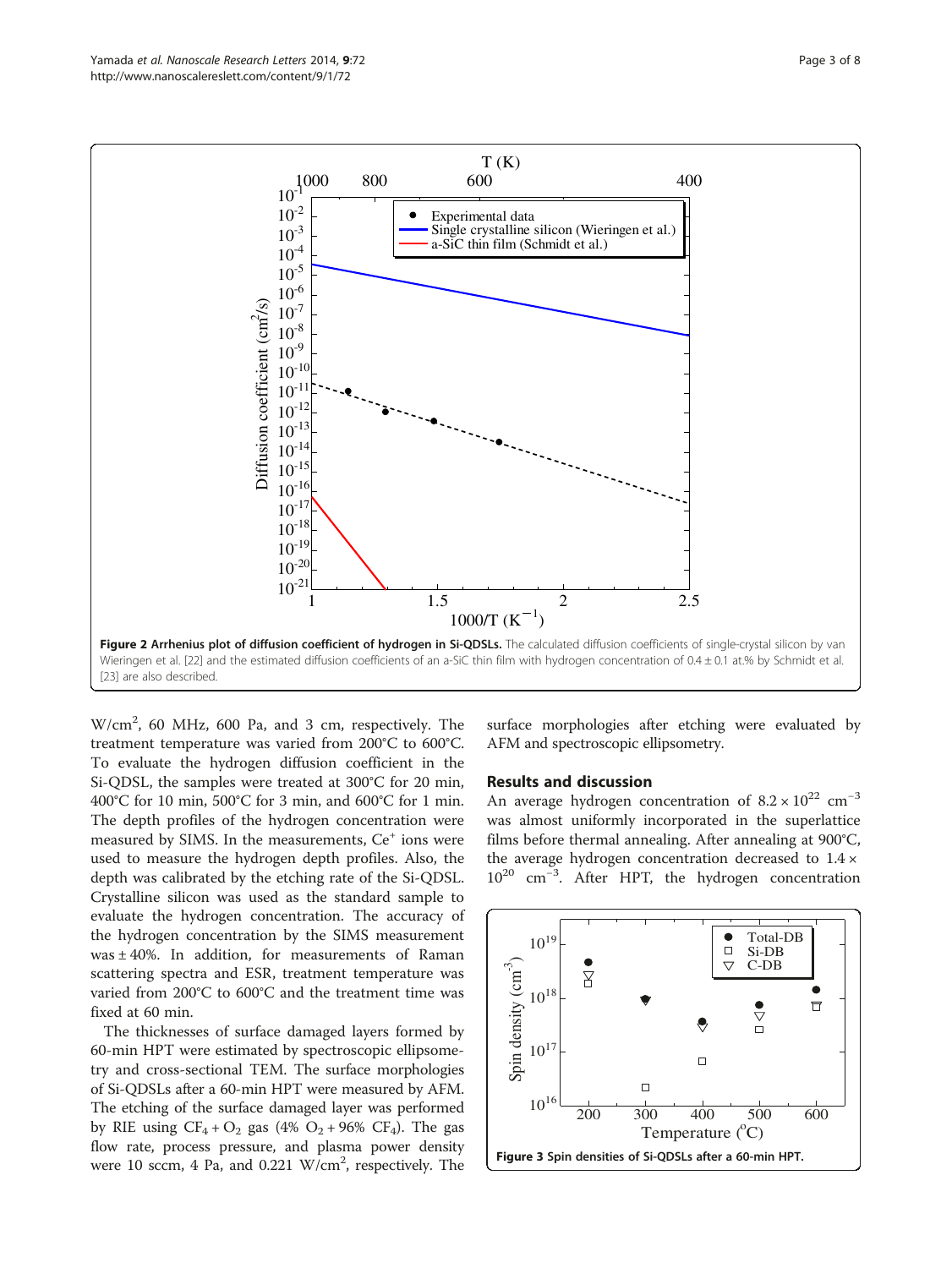<span id="page-3-0"></span>

increased. Figure [1](#page-1-0) shows the depth profiles of hydrogen concentrations of Si-QDSL samples treated at 300°C for 20 min, 400°C for 10 min, 500°C for 3 min, and 600°C for 1 min. The oscillations with small amplitudes in the depth profiles are due to the matrix effect caused by carbon in the Si-QDSLs. The influence of the matrix effect can be negligible. In addition, structure of the Si-QDSL is almost uniform in the depth direction. Therefore, one can believe the shape of the hydrogen depth profile, which is important to determine the hydrogen diffusion coefficient. The diffusion coefficients can be estimated from these depth profiles. The hydrogen diffusion process follows the diffusion equation

$$
\frac{\partial C}{\partial t} = D \frac{\partial^2 C}{\partial x^2},\tag{1}
$$

where  $D$  is the diffusion coefficient and  $C$  is the hydrogen concentration at depth  $x$  and time  $t$ . If the initial hydrogen concentration at all  $x$  can be assumed to zero except for  $x = 0$ , and if the hydrogen concentration at  $x = 0$  can be fixed as  $C_0$  for  $t > 0$ , the following solution is obtained:

$$
C(x,t) = C_0 \operatorname{erfc}\left(\frac{x}{2\sqrt{Dt}}\right),\tag{2}
$$

where the function  $erfc(z)$  is a complementary error function. The average diffusion coefficients were estimated by fitting the depth profiles with Equation 2. Red lines in Figure [1](#page-1-0) indicate the fitting curves based on Equation 2. The calculated diffusion coefficients for each temperature were described by dots in Figure [2](#page-2-0). The diffusion coefficient obeys Arrhenius law:

$$
D = D_0 \exp\left(-\frac{\Delta E}{k_B T}\right),\tag{3}
$$

where  $D_0$  denotes the preexponential factor,  $\Delta E$  is the activation energy, and  $k_B$  is the Boltzmann constant. From the result of the fitting by least squares method,  $D_0$  and  $\Delta E$  were estimated as  $3.93 \times 10^{-7}$  cm<sup>2</sup>/s and  $0.81$  eV respectively. The calculated diffusion coeffi-0.81 eV, respectively. The calculated diffusion coefficients of single-crystal silicon by van Wieringen et al. [[22\]](#page-7-0) and the estimated diffusion coefficients of an a-SiC thin film with hydrogen concentration of  $0.4 \pm 0.1$  at.% by Schmidt et al. [\[23\]](#page-7-0) are also described in Figure [2](#page-2-0).  $D_0$ and  $\Delta E$  for single-crystal silicon and the a-SiC thin film are  $9.67 \times 10^3$  cm<sup>2</sup>/s and 0.48 eV and 0.71 cm<sup>2</sup>/s and 3.2 eV, respectively. Compared with these  $\Delta E$  values,  $\Delta E$ for Si-QDSL is relatively close to the  $\Delta E$  for singlecrystal Si. Such small  $\Delta E$  indicates that the interstitial diffusion in Si-QDs is dominant because the thickness of the a-SiCO layers is too thin to work as barriers against hydrogen diffusion; this is due to the wide band gap and polar bonds of a-SiC [\[24\]](#page-7-0).

From the depth profiles of Si-QDSLs for a treatment temperature of 600°C, hydrogen concentration was found to drastically decrease. Saturation hydrogen concentration after sufficient treatment was estimated at approximately 1.0 × 10<sup>21</sup> cm<sup>-3</sup>, indicating that the hydrogen concentration at the surface drastically decreases because the loss

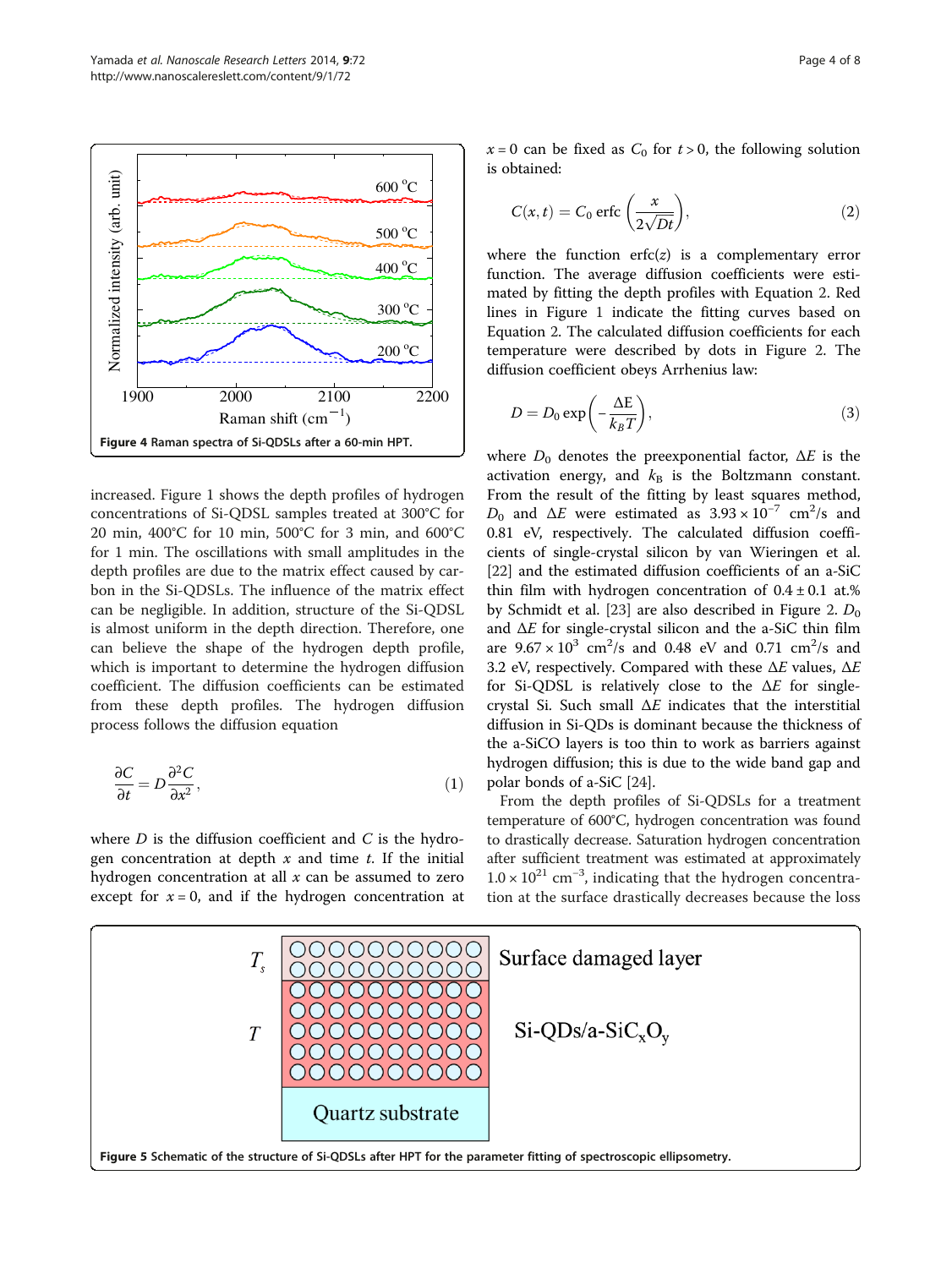<span id="page-4-0"></span>of adsorbed hydrogen atoms is dominant at high temperatures.

The defect densities of Si-QDSLs after 60-min HPT for several treatment temperatures were measured by ESR. The defect densities originating from silicon dangling bonds (Si-DBs) and carbon dangling bonds (C-DBs) were also estimated. The waveform separation of the obtained differentiated waves originating from both Si-DBs and C-DBs were so difficult that the ratios between the densities of Si-DBs and C-DBs were estimated by the following equations [[25](#page-7-0)]:

$$
g(x,\gamma) = \sum_{n=0}^{12} \left[ \frac{(1-x)g_{Si}(n) + xyg_{C}(n)}{(1-x) + xy} 12 C_n x^n (1-x)^{12-n} \right],
$$
\n(4)

$$
N_{\rm Si-DB} = \frac{1}{1+\gamma} N_{\rm Total-DB}
$$
\n(5)

and

$$
N_{\text{C-DB}} = \frac{\gamma}{1+\gamma} N_{\text{Total-DB}},\tag{6}
$$

where  $N_{\text{Total-DB}}$ ,  $N_{\text{Si-DB}}$ , and  $N_{\text{C-DB}}$  are the densities of total dangling bonds (Total-DBs), Si-DBs, and C-DBs, respectively. *y* is the ratio of  $N_{\text{C-DB}}$  to  $N_{\text{Si-DB}}$  and *x* is the composition ratio of C to Si.  $g_{Si}(n)$  is the average g value of Si-DB surrounded by  $(12 - n)$  Si atoms and n C atoms,  $g_C(n)$  is the average g value of a C-DB sur-<br>rounded by (12 - *n*) Si atoms and *n* C atoms and  $g(x, y)$ rounded by  $(12 - n)$  Si atoms and n C atoms, and  $g(x, y)$ is the measured  $g$  value. Although this expression is derived for an a-Si<sub>1-x</sub>C<sub>x</sub> alloy system, it is believed to be valid for Si-QDSL with an a-SiC matrix, which can be considered as an approximately homogeneous material, since the dangling bond defect density in Si-QDs is much lower than that of the a-SiC matrix, and the dangling bonds on Si-QD surfaces are passivated by the a-SiC matrix. An average composition ratio of 0.40 was used.

 $N_{\text{Total-DB}}$ ,  $N_{\text{Si-DB}}$ , and  $N_{\text{C-DB}}$  for several treatment temperatures are shown in Figure [3.](#page-2-0) Post-HPT, Si-QDSL defect density  $(1.1 \times 10^{19} \text{ cm}^{-3})$  clearly reduced compared with the defect density before HPT. The defect density for 200°C treatment is still high because hydrogen diffusion is insufficient. Hydrogen intrusion depth for 60-min HPT can be estimated to be below 100 nm, and a several dangling bonds remain in the deep area of the film. The defect density for 300°C treatment is lower than that at 200°C. A large amount of hydrogen reaches the interface of the film and substrate during the 60-min HPT. The measured  $g$  value in this sample was 2.00275, which is quite similar to the  $g$  value of C-DB, meaning that  $N_{\text{Si-DB}}$  is less than  $N_{\text{C-DB}}$ . Based on Equation 5,  $N_{\text{Si-DB}}$ is estimated to be  $2.2 \times 10^{16}$  cm<sup>-3</sup>, indicating that Si-DBs can be efficiently passivated by the incorporated

Table 1 Thicknesses estimated by fitting of the spectroscopic ellipsometry measurements of Si-QDSLs

| <b>Parameters</b> | $300^{\circ}$ C | 400°C | 500 $\degree$ C | $600^{\circ}$ C |
|-------------------|-----------------|-------|-----------------|-----------------|
| <b>MSF</b>        | 11.56           | 12.22 | 13.37           | 13.30           |
| $T_{\rm c}$ (nm)  | 33.1            | 11.5  | 15.2            | 6.5             |
| $T$ (nm)          | 167.7           | 212.8 | 2247            | 246.1           |

hydrogen. For the 400°C treatment, defect density decreases to  $3.7 \times 10^{17}$  cm<sup>-3</sup>, which is comparable with the defect density of an a-SiC film. The g value for 400°C treatment was higher than that for 300°C treatment, indicating that C-DBs - which are dominant in the total-DBs - significantly decrease despite the increment in Si-DBs. For the 500°C treatment, defect density increases despite efficient hydrogen incorporation in the Si-QDSL, showing that the hydrogen atoms are thermally activated from the Si-H bond state to the interstitial state above 300°C and from the C-H bond state to the interstitial state above 400°C. These temperatures mostly correspond to the temperatures of dehydrogenation from Si-H bonds and C-H bonds, which are approximately above 300°C [[26](#page-7-0)] and 450°C to 550°C [\[27](#page-7-0)], respectively. In the 500°C treatment sample, a large amount of hydrogen atoms were in the interstitial sites; they did not contribute to the passivation of the dangling bonds.

Figure [4](#page-3-0) shows the Raman spectra of the Si-QDSLs after 60-min HPT at different temperatures. The peak found between 2,000 and 2,100  $cm^{-1}$  corresponds to the Raman shift originating from the stretching mode of Si-H<sub>n</sub> bonds. The intensity of the peak from Si-H<sub>n</sub> bonds gradually weakens as the treatment temperature increases, indicating that the  $Si-H_n$  bonds decomposed by the thermal activation of terminal hydrogen atoms. This trend agrees with the increment of  $N_{Si-DB}$ .

During HPT, the surface is damaged by atomic hydrogen. The thickness of the surface damaged layer is

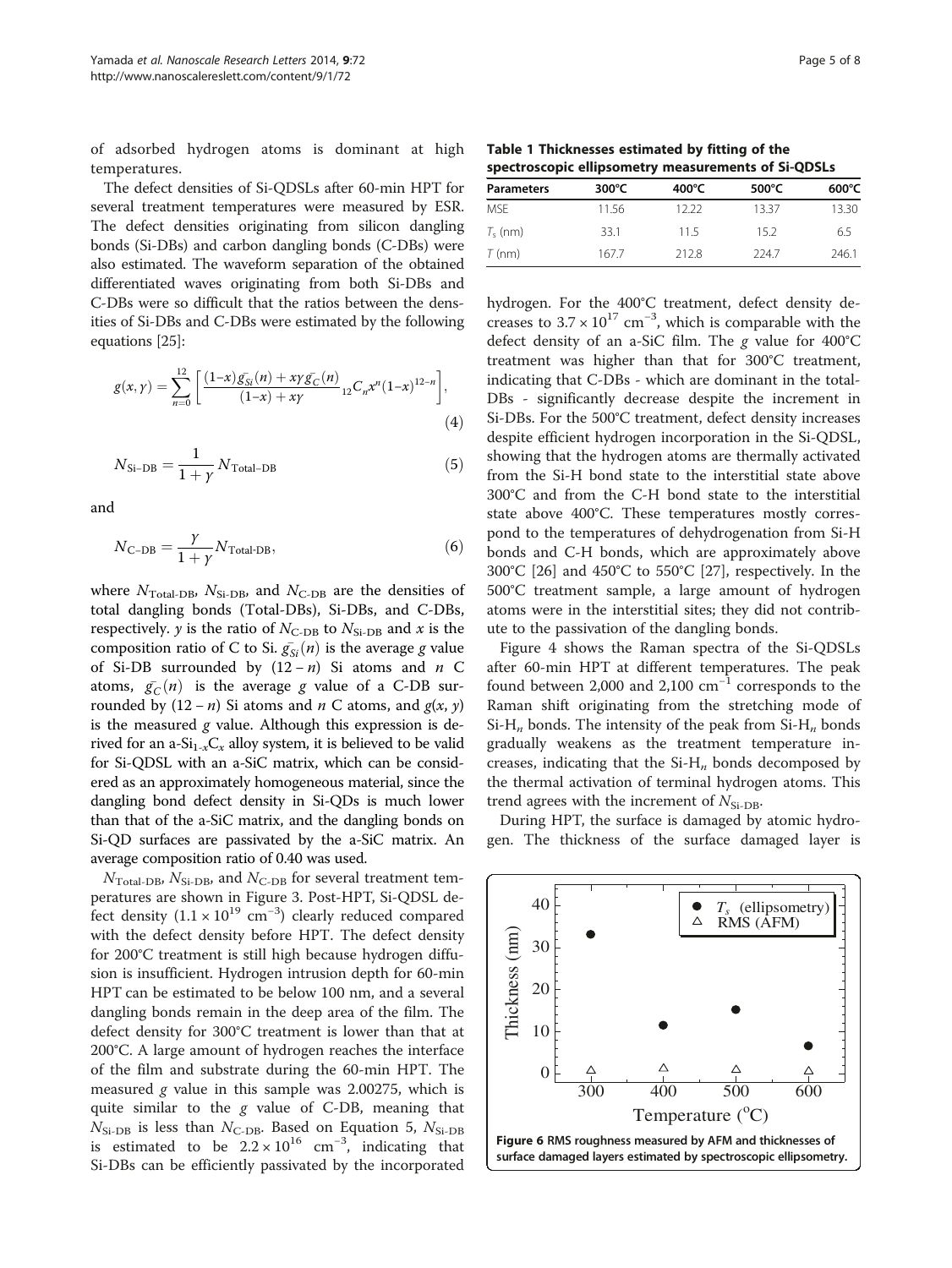<span id="page-5-0"></span>

dependent on the treatment temperature. The thickness of the surface damaged layer was estimated by spectroscopic ellipsometry. A schematic of the structure used for the analysis is shown in Figure [5](#page-3-0). The Tauc-Lorentz model was applied to the optical modeling of the Si-QDSL layer, and the surface damaged layer was assumed to be the effective medium approximation (EMA) layer in which 50% void exists. The estimated thicknesses of the Si-QDSL layers T, the thicknesses of the surface damaged layers  $T_s$ , and the mean square error (MSE) of each fitting are summarized in Table [1.](#page-4-0)  $T_s$  of an asannealed Si-QDSL was approximately 2 nm, while the



 $T<sub>s</sub>$  of the treated Si-QDSLs drastically increased, indicating that the Si-QDSL structure in the surface region was broken by the atomic hydrogen.

The thicknesses  $T$  and  $T_s$  strongly depend on the treatment temperature.  $T$  decreases as the treatment temperature increases; this tendency is related to the hydrogen concentration at the near-surface for each treatment temperature. A large amount of hydrogen introduced into amorphous silicon contributes to the structural reconstruction by breaking the weak Si-Si bonds [\[28,29](#page-7-0)]. Further, surface morphologies were measured by AFM. The root mean square (RMS) surface roughness of the samples is shown in Figure [6](#page-4-0). RMS surface roughness is almost independent of the treatment temperature, whereas the damaged layer thickness measured by spectroscopic ellipsometry decreased with treatment temperature, indicating that HPT at low temperature introduces a damaged layer with lower refractive index than that of Si-QDSL. To investigate further, TEM observations of the Si-QDSLs were conducted. Figure 7a,b shows TEM images of the 350°C and

Table 2 Thicknesses estimated by fitting of the spectroscopic ellipsometry measurements of surface-etched Si-QDSLs

| <b>Parameters</b> | $300^{\circ}$ C | 400 $\degree$ C | 500 $\degree$ C | $600^{\circ}$ C |
|-------------------|-----------------|-----------------|-----------------|-----------------|
| <b>MSF</b>        | 14.94           | 10.80           | 14.72           | 15.90           |
| $T_{\rm c}$ (nm)  | 19              | 14              | 2.8             | 21              |
| $T$ (nm)          | 165.0           | 172.8           | 1712            | 245.5           |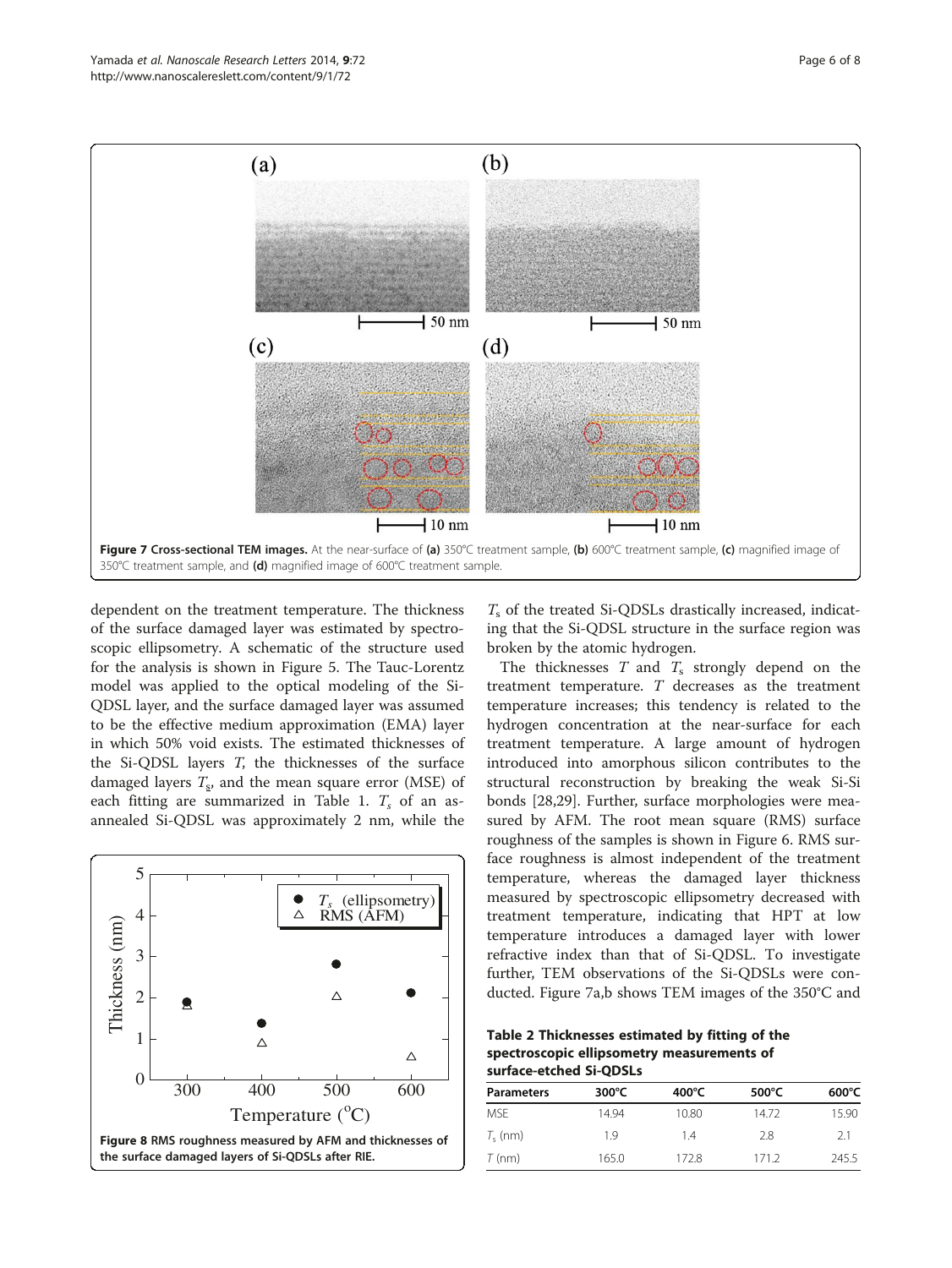<span id="page-6-0"></span>600°C treatment samples, and Figure [7c](#page-5-0),d shows the magnified images of each sample. In the magnified images, existence of the Si-QDs is indicated using red circles. The irradiated electrons are transmitted through the sample without scattering in the white region, showing that the material density at the near surface is extremely low in the white region. Detailed analysis of the TEM images revealed that the two periods of superlattice layers were completely removed by 350°C HPT. Two or three periods of superlattice layers were found to be damaged. On the other hand, for the 600°C treatment sample, no removal of the layers was observed during the HPT treatment; only the one-period superlattice layer was damaged. This result agrees with the thickness of the damaged layer estimated by the spectroscopic ellipsometry.

The damaged layer is defective and no longer acts as a Si-QDSL. Therefore, the existence of the damaged layer is a cause of the degradation of Si-QDSL solar cell performance. The removal of the damaged layer without additional damage is very important. Therefore, etching of the damaged layer was performed using RIE. RMS roughness measured by AFM and the damaged layer thicknesses estimated by spectroscopic ellipsometry of the Si-QDSLs after RIE are shown in Figure [8.](#page-5-0) The estimated thicknesses of the Si-QDSL layers T, the thicknesses of the surface damaged layers  $T_s$ , and the MSE of each fitting are summarized in Table [2](#page-5-0). The observed RMS roughness was less than 3 nm, which was almost the same as that of the sample before RIE. The thicknesses of the surface damaged layers estimated by spectroscopic ellipsometry were almost the same as those of the RMS roughness. In general, surface roughness is also modeled using the EMA model for ellipsometry analysis; thus, the estimated  $T_s$  reflects surface roughness, and no damaged layer exists on the surface. These results clearly indicate that RIE can remove the damaged layer without additional damage to the sample; RIE is therefore the key to improve the film quality of Si-QDSLs and the p/i interface in Si-QDSL solar cells.

## Conclusions

Hydrogen plasma treatment temperature dependences of defect densities and hydrogen concentrations in Si-QDSLs as well as the surface morphologies of Si-QDSLs were investigated. Hydrogen could be quickly incorporated as the treatment temperature increases. On the other hand, dehydrogenation of hydrogen atoms terminating the dangling bonds is dominant during high-temperature treatments. The optimal treatment temperature was found to be approximately 400°C, and a defect density of  $3.7 \times 10^{17}$  cm<sup>-3</sup> was achieved, which is comparable to the defect density of a typical a-SiC:H film. In addition, damaged layer was found to form on

#### Competing interests

The authors declare that they have no competing interests.

#### Authors' contributions

SY carried out the experiments and the calculations. MK supervised the work and finalized the manuscript. YK and SM participated in the design of the study and helped to draft the manuscript. All authors read and approved the final manuscript.

#### Acknowledgements

This work was supported in part by the New Energy and Industrial Technology Development Organization (NEDO) under the Ministry of Economy Trade and Industry of Japan.

#### Author details

<sup>1</sup>Department of Physical Electronics, Tokyo Institute of Technology, Meguro-ku, Tokyo 152-8552, Japan. <sup>2</sup>Photovoltaics Research Center (PVREC) Tokyo Institute of Technology, Meguro-ku, Tokyo 152-8552, Japan.

#### Received: 19 December 2013 Accepted: 4 February 2014 Published: 12 February 2014

#### References

- 1. Conibeer G, Green MA, Corkish R, Cho Y-H, Cho E-C, Jiang C-W, Fangsuwannarak T, Pink E, Huang Y, Puzzer T, Trupke T, Richards B, Shalav A, Lin K-L: Silicon nanostructures for third generation photovoltaic solar cells. Thin Solid Films 2006, 511:654.
- 2. Shockley W, Queisser HJ: Detailed balance limit of efficiency of p-n junction solar cells. J Appl Phys 1961, 32:510.
- 3. Beard MC, Knutsen KP, Yu P, Luther JM, Song Q, Metzger WK, Ellingson RJ, Nozik AJ: Multiple exciton generation in colloidal silicon nanocrystals. Nano Lett 2007, 7:2506.
- 4. Green MA: Third generation photovoltaics and feasibility of realization. In Tech Dig of the 15th International Photovoltaic Science and Engineering Conference: 10–15 Oct 2005. Shanghai:7.
- 5. Hanna MC, Nozik AJ: Solar conversion efficiency of photovoltaic and photoelectrolysis cells with carrier multiplication absorbers. J Appl Phys 2006, 100:074510.
- 6. Zacharias M, Heitmann J, Scholz R, Kahler U, Schmidt M, Bläsing J: Size-controlled highly luminescent silicon nanocrystals: a SiO/SiO<sub>2</sub> superlattice approach. Appl Phys Lett 2002, 80:661.
- 7. Cho Y-H, Cho E-C, Huang Y, Jiang C-W, Conibeer G, Green MA: Silicon quantum dots in SiN<sub>y</sub> matrix for third generation photovoltaics. In Proc 20th European Photovoltaic Solar Energy Conference. Barcelona; 2005:47.
- 8. Kurokawa Y, Miyajima S, Yamada A, Konagai M: Preparation of nanocrystalline silicon in amorphous silicon carbide matrix. Jpn J Appl Phys Part 2 2006, 45:L1064.
- 9. Song D, Cho E-C, Cho Y-H, Conibeer G, Huang Y, Huang S, Green MA: Evolution of Si (and SiC) nanocrystal precipitation in SiC matrix. Thin Solid Films 2008, 516:3824.
- 10. Di D, Perez-Wurfl I, Conibeer G, Green MA: Formation and photoluminescence of Si quantum dots in  $SiO_2/Si_3N_4$  hybrid matrix for all-Si tandem solar cells. Sol Energy Mater Sol Cells 2010, 94:2238.
- 11. Ding K, Aeberhard U, Astakhov O, Köhler F, Beyer W, Finger F, Carius R, Rau U: Silicon quantum dot formation in SiC/SiO<sub>x</sub> hetero-superlattice. Energy Procedia 2011, 10:249.
- 12. Kurokawa Y, Tomita S, Miyajima S, Yamada A, Konagai M: Photoluminescence from silicon quantum dots in Si quantum dots/amorphous SiC superlattice. Jpn J Appl Phys Part 2 2007, 46:L833.
- 13. Hartel AM, Gutsch S, Hiller D, Zacharias M: Fundamental temperaturedependent properties of the Si nanocrystal band gap. Phys Rev B 2012, 85:165306.
- 14. Hao XJ, Podhorodecki A, Shen YS, Zatryb G, Misiewicz J, Green MA: Effects of Si-rich oxide layer stoichiometry on the structural and optical properties of Si QDs/SiO<sub>2</sub> multilayer film. Nanotechnology 2009, 20:485703.